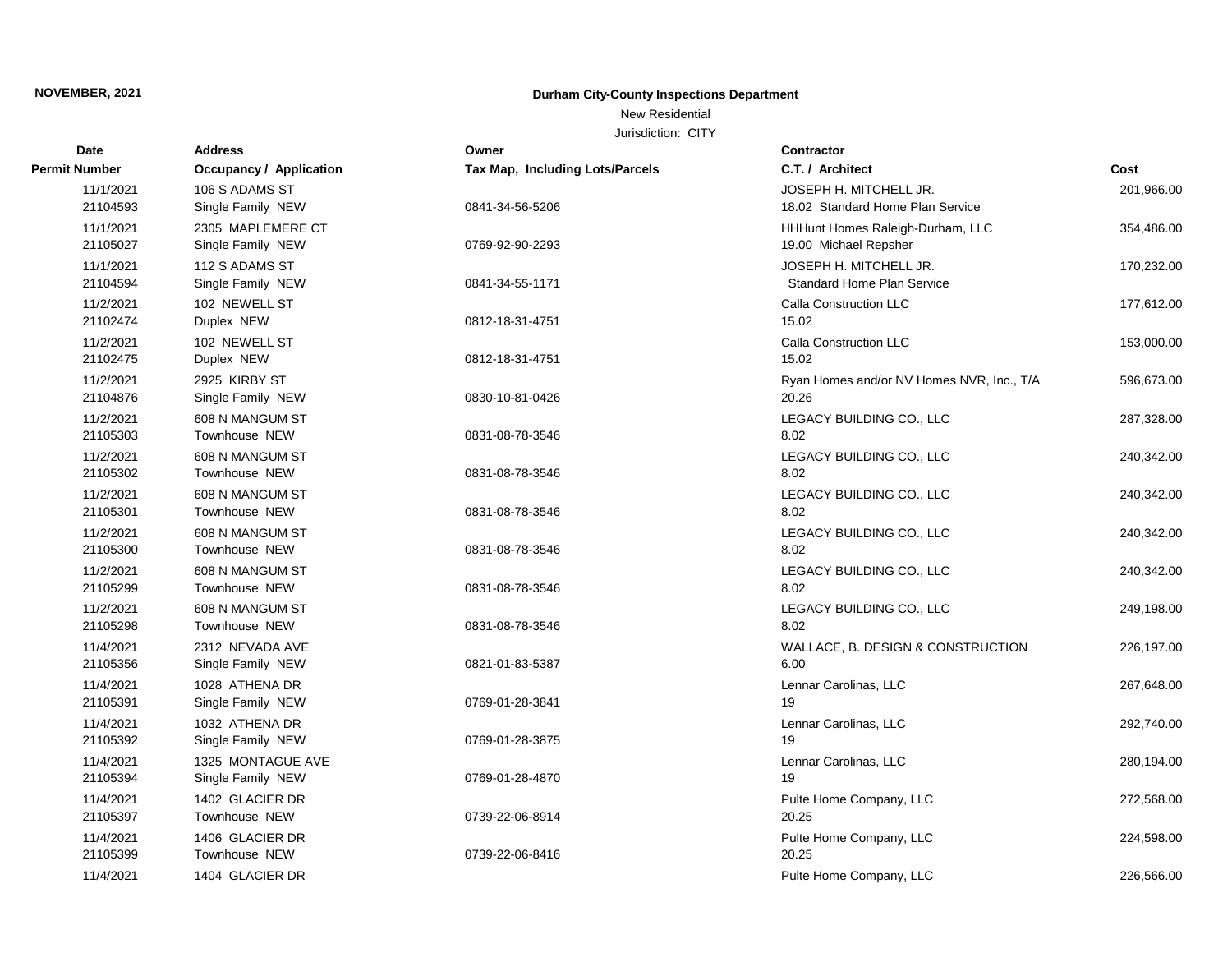### New Residential

| Date                   | <b>Address</b>                            | Owner                           | <b>Contractor</b>                                                             |            |
|------------------------|-------------------------------------------|---------------------------------|-------------------------------------------------------------------------------|------------|
| Permit Number          | Occupancy / Application                   | Tax Map, Including Lots/Parcels | C.T. / Architect                                                              | Cost       |
| 21105398               | Townhouse NEW                             | 0739-22-06-8618                 | 20.25                                                                         |            |
| 11/4/2021<br>21105400  | 1408 GLACIER DR<br>Townhouse NEW          | 0739-22-06-8214                 | Pulte Home Company, LLC<br>20.25                                              | 224,598.00 |
|                        |                                           |                                 |                                                                               |            |
| 11/4/2021<br>21105401  | 1410 GLACIER DR<br>Townhouse NEW          | 0739-22-05-8917                 | Pulte Home Company, LLC<br>20.25                                              | 284,745.00 |
| 11/4/2021<br>21104557  | 1720 FOREST RD<br>Single Family NEW       | 0822-47-59-5169                 | Recovery Roofing of NC LLC<br>3.01 Thompson Plans                             | 138,744.00 |
| 11/4/2021<br>21105410  | 1029 SANDBAR LN<br>Single Family NEW      | 0860-03-10-5549                 | Lennar Carolinas, LLC<br>19                                                   | 379,824.00 |
| 11/5/2021<br>21105194  | 3136 ROWENA AVE<br>Single Family NEW      | 0840-18-69-6461                 | PEGASUS LAND CO., LLC<br>18.02                                                | 63,000.00  |
| 11/5/2021<br>21105434  | 3001 SOFT BREEZE DR<br>Townhouse NEW      | 0833-38-07-0280                 | Ryan Homes and/or NV Homes NVR, Inc., T/A<br>17.09                            | 221,892.00 |
| 11/5/2021<br>21105436  | 3003 SOFT BREEZE DR<br>Townhouse NEW      | 0833-28-97-7292                 | Ryan Homes and/or NV Homes NVR, Inc., T/A<br>17.09                            | 221,400.00 |
| 11/5/2021<br>21105437  | 3005 SOFT BREEZE DR<br>Townhouse NEW      | 0833-28-97-6203                 | Ryan Homes and/or NV Homes NVR, Inc., T/A<br>17.09                            | 221,400.00 |
| 11/5/2021<br>21105438  | 3007 SOFT BREEZE DR<br>Townhouse NEW      | 0833-28-97-4203                 | Ryan Homes and/or NV Homes NVR, Inc., T/A<br>17.09                            | 221,400.00 |
| 11/5/2021<br>21105439  | 3009 SOFT BREEZE DR<br>Townhouse NEW      | 0833-28-97-1224                 | Ryan Homes and/or NV Homes NVR, Inc., T/A<br>17.09                            | 221,892.00 |
| 11/8/2021<br>21105291  | 1003 ROMERIA DR<br><b>Townhouse NEW</b>   | 0830-20-00-9044                 | Ryan Homes and/or NV Homes NVR, Inc., T/A<br>20.26 NVR Architectural Services | 234,561.00 |
| 11/8/2021<br>21105292  | 1005 ROMERIA DR<br><b>Townhouse NEW</b>   | 0739-29-09-9738                 | Ryan Homes and/or NV Homes NVR, Inc., T/A<br>20.26 NVR Architectural Services | 265,434.00 |
| 11/8/2021<br>21105293  | 1007 ROMERIA DR<br>Townhouse NEW          | 0739-29-09-9538                 | Ryan Homes and/or NV Homes NVR, Inc., T/A<br>20.26 NVR Architectural Services | 269,247.00 |
| 11/8/2021<br>21105294  | 1009 ROMERIA DR<br>Townhouse NEW          | 0739-29-09-9324                 | Ryan Homes and/or NV Homes NVR, Inc., T/A<br>20.26 NVR Architectural Services | 234,561.00 |
| 11/9/2021<br>21104956  | 1207 WHITE FLINT CIR<br>Single Family NEW | 0769-01-39-0672                 | Lennar Carolinas, LLC<br>19                                                   | 281,670.00 |
| 11/10/2021<br>21105153 | 1409 JUNIPER ST<br>Single Family NEW      | 0831-07-68-7532                 | PEGASUS LAND CO., LLC<br>10.02                                                | 153,258.00 |
| 11/10/2021<br>21105411 | 1031 SANDBAR LN<br>Single Family NEW      | 0860-03-10-6614                 | Lennar Carolinas, LLC<br>19                                                   | 450,180.00 |
| 11/10/2021<br>21105500 | 1012 SYCAMORE ST<br>Single Family NEW     | 0821-18-41-5131                 | Hisham Heda<br>$\overline{7}$                                                 | 671,826.00 |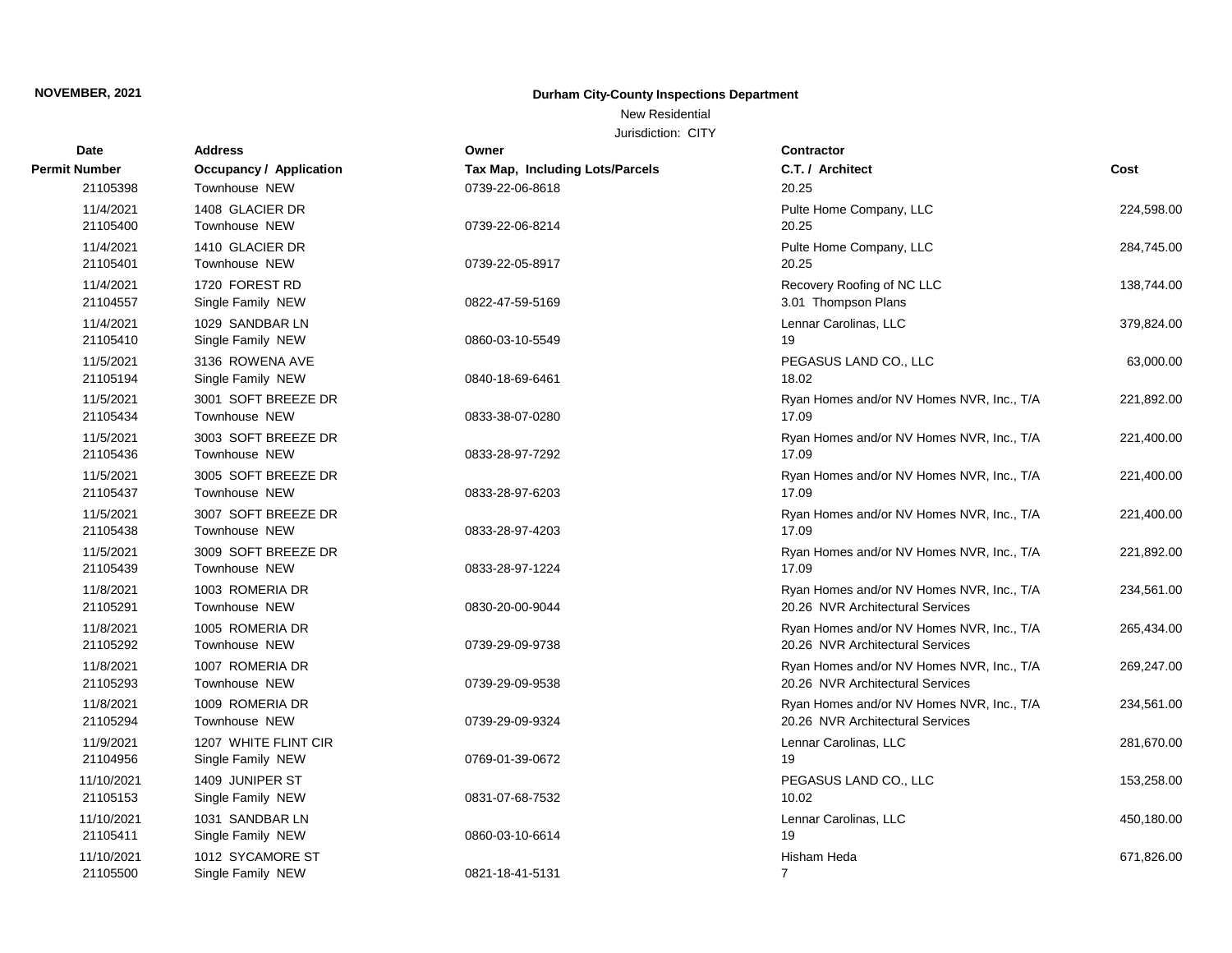### New Residential

| <b>Date</b>            | <b>Address</b>                                | Owner                           | <b>Contractor</b>                                             |            |
|------------------------|-----------------------------------------------|---------------------------------|---------------------------------------------------------------|------------|
| Permit Number          | Occupancy / Application                       | Tax Map, Including Lots/Parcels | C.T. / Architect                                              | Cost       |
| 11/10/2021<br>21103275 | 904 E LAWSON ST<br>Single Family NEW          | 0830-05-19-6845                 | 2SL DESIGN BUILD, LLC<br>14 2SL DESIGN BUILD, LLC             | 138,744.00 |
| 11/10/2021<br>21103276 | 1301 S ALSTON AVE<br>Duplex NEW               | 0830-05-19-6845                 | 2SL DESIGN BUILD, LLC<br>14 2SL DESIGN BUILD, LLC             | 262,236.00 |
| 11/10/2021<br>21104950 | 4042 NOTTAWAY RD<br>Single Family NEW         | 0719-35-44-2172                 | Broyhill Wiles Building And Developing Inc.<br>20.08          | 703,000.00 |
| 11/10/2021<br>21103277 | 1301 S ALSTON AVE<br>Duplex NEW               | 0830-05-19-6845                 | 2SL DESIGN BUILD, LLC<br>14 2SL DESIGN BUILD, LLC             | 262,236.00 |
| 11/15/2021<br>21104612 | 2403 MIRIAM CIR<br>Single Family NEW          | 0832-78-74-2079                 | Durham Building Company, LLC<br>18.01 JDS Consulting & Design | 204,057.00 |
| 11/15/2021<br>21104614 | 2409 MIRIAM CIR<br>Single Family NEW          | 0832-78-65-3047                 | Durham Building Company, LLC<br>18.01 JDS Consulting & Design | 235,668.00 |
| 11/15/2021<br>21105256 | 2116 SUMMIT ST<br>Single Family NEW           | 0820-06-49-3981                 | LEGACY BUILDING CO., LLC<br>7 Hobie Carver                    | 493,500.00 |
| 11/15/2021<br>21105550 | 229 N PLUM ST<br>Single Family NEW            | 0831-14-44-3490                 | HABITAT FOR HUMANITY OF DURHAM INC.<br>10.01                  | 153,504.00 |
| 11/15/2021<br>21105559 | 205 N PLUM ST<br>Single Family NEW            | 0831-14-44-6257                 | HABITAT FOR HUMANITY OF DURHAM INC.<br>10.01                  | 156,825.00 |
| 11/16/2021<br>21104482 | 1920 COOK RD<br>Single Family NEW             | 0729-01-25-7377                 | Mynekia Perry<br>20.11 Jomar Ordono                           | 404,424.00 |
| 11/16/2021<br>21104784 | 3809 KEOHANE DR<br>Single Family NEW          | 0801-21-40-3946                 | LLC.<br>10.38                                                 | 559,896.00 |
| 11/16/2021<br>21104955 | 3811 KILGO DR<br>Single Family NEW            | 0801-22-63-7669                 | LLC.<br>10.38 GMD Design Group                                | 553,746.00 |
| 11/16/2021<br>21105146 | 3815 KILGO DR<br>Single Family NEW            | 0801-22-53-9658                 | LLC.<br>10.38                                                 | 439,602.00 |
| 11/16/2021<br>21105322 | 3820 KILGO DR<br>Single Family NEW            | 0801-22-55-1735                 | LLC.<br>10.38 GMD Design Group                                | 519,183.00 |
| 11/16/2021<br>21105323 | 3900 KILGO DR<br>Single Family NEW            | 0801-22-46-3062                 | LLC.<br>10.38 GMD Design Group                                | 546,735.00 |
| 11/16/2021<br>21105372 | 6503 AMBER SPRINGS DR<br>Townhouse NEW        | 0728-45-52-8882                 | Weekley Homes, LLC, T/A David Weekley Homes<br>20.21          | 325,581.00 |
| 11/16/2021<br>21105373 | 6505 AMBER SPRINGS DR<br>Townhouse NEW        | 0728-45-52-6847                 | Weekley Homes, LLC, T/A David Weekley Homes<br>20.21          | 304,917.00 |
| 11/16/2021<br>21105374 | 6507 AMBER SPRINGS DR<br><b>Townhouse NEW</b> | 0728-45-52-4902                 | Weekley Homes, LLC, T/A David Weekley Homes<br>20.21          | 321,030.00 |
| 11/16/2021             | 6509 AMBER SPRINGS DR                         |                                 | Weekley Homes, LLC, T/A David Weekley Homes                   | 409,590.00 |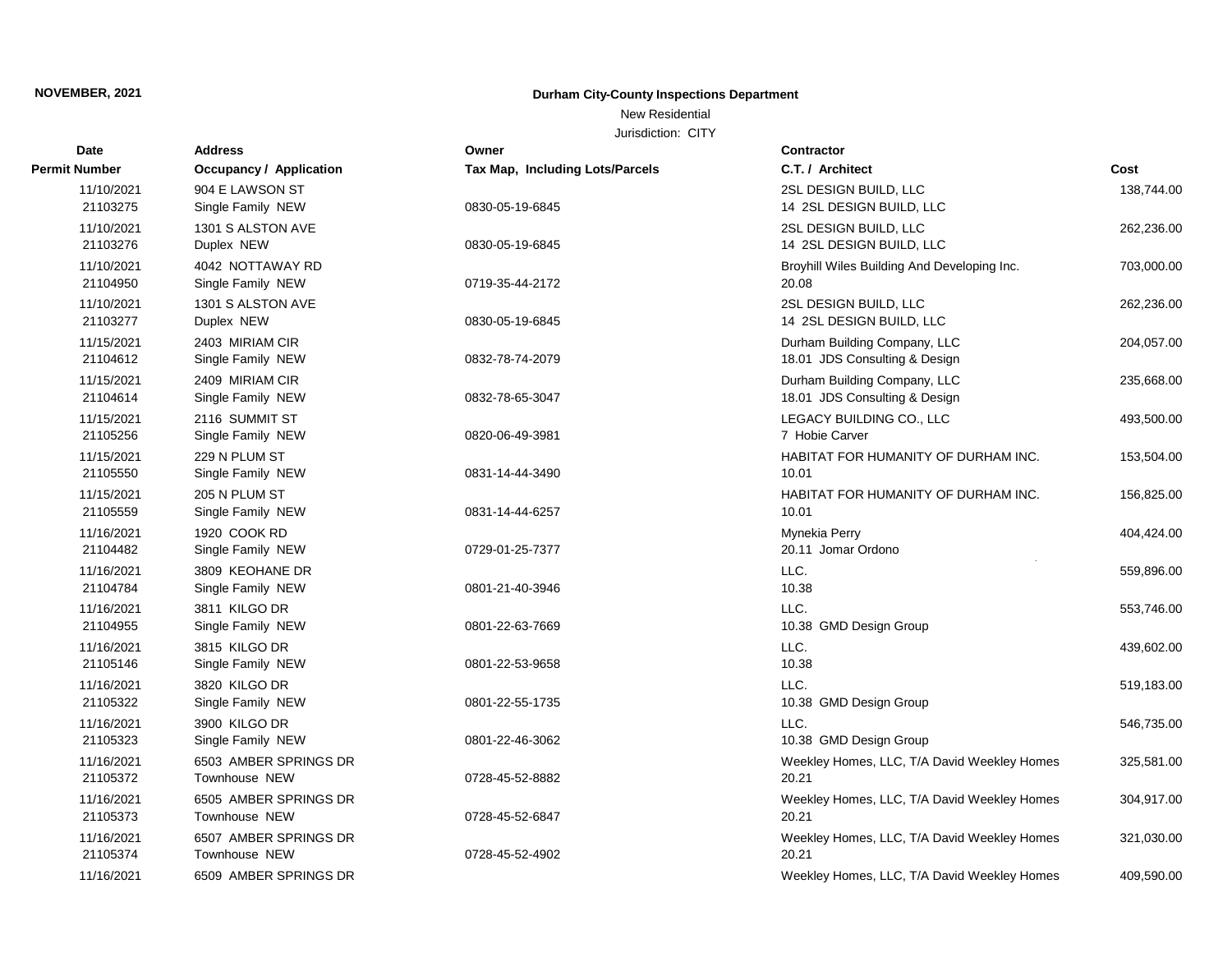### New Residential

| <b>Date</b>            | <b>Address</b>                           | Owner                           | Contractor                                                        |            |
|------------------------|------------------------------------------|---------------------------------|-------------------------------------------------------------------|------------|
| <b>Permit Number</b>   | <b>Occupancy / Application</b>           | Tax Map, Including Lots/Parcels | C.T. / Architect                                                  | Cost       |
| 21105375               | Townhouse NEW                            | 0728-45-52-1957                 | 20.21                                                             |            |
| 11/16/2021<br>21105376 | 6511 AMBER SPRINGS DR<br>Townhouse NEW   | 0728-45-43-9001                 | Weekley Homes, LLC, T/A David Weekley Homes<br>20.21              | 304,794.00 |
| 11/16/2021<br>21105377 | 6513 AMBER SPRINGS DR<br>Townhouse NEW   | 0728-45-43-6066                 | Weekley Homes, LLC, T/A David Weekley Homes<br>20.21              | 320,292.00 |
| 11/17/2021<br>21105060 | 1016 DEPOT DR<br>Single Family NEW       | 0749-59-59-5530                 | Meritage Homes of the Carolinas, Inc.<br>18.09 Summit Engineering | 401,841.00 |
| 11/17/2021<br>21105063 | 1018 DEPOT DR<br>Single Family NEW       | 0749-59-58-5959                 | Meritage Homes of the Carolinas, Inc.<br>18.09 Summit Engineering | 384,129.00 |
| 11/17/2021<br>21105261 | 3016 GINGER HILL LN<br>Single Family NEW | 0841-79-56-7963                 | Ryan Builders-North Carolina, LLC, Dan<br>18.02                   | 281,670.00 |
| 11/17/2021<br>21105264 | 3101 GINGER HILL LN<br>Single Family NEW | 0841-79-98-7497                 | Ryan Builders-North Carolina, LLC, Dan<br>18.02                   | 306,270.00 |
| 11/17/2021<br>21105270 | 3022 GINGER HILL LN<br>Single Family NEW | 0841-79-76-1739                 | Ryan Builders-North Carolina, LLC, Dan<br>18.02                   | 306,639.00 |
| 11/17/2021<br>21105272 | 3150 GINGER HILL LN<br>Single Family NEW | 0841-89-17-9108                 | Ryan Builders-North Carolina, LLC, Dan<br>18.02                   | 307,869.00 |
| 11/17/2021<br>21105413 | 3017 GINGER HILL LN<br>Single Family NEW | 0841-79-68-0736                 | Ryan Builders-North Carolina, LLC, Dan<br>18.02                   | 306,639.00 |
| 11/17/2021<br>21104660 | 3 KAPLAN CT<br>Single Family NEW         | 0841-02-88-6552                 | MIC Holding, LLC<br>18.02 Distinctive Architecture                | 212,421.00 |
| 11/18/2021<br>21105580 | 1327 MONTAGUE AVE<br>Single Family NEW   | 0769-01-28-5814                 | Lennar Carolinas, LLC<br>19                                       | 339,357.00 |
| 11/18/2021<br>21105423 | 1024 SANDBAR LN<br>Single Family NEW     | 0860-03-10-7550                 | Lennar Carolinas, LLC<br>19                                       | 434,804.00 |
| 11/18/2021<br>21105582 | 1020 SANDBAR LN<br>Single Family NEW     | 0860-03-10-7441                 | Lennar Carolinas, LLC<br>19                                       | 372,690.00 |
| 11/18/2021<br>21105583 | 1022 SANDBAR LN<br>Single Family NEW     | 0860-03-10-7446                 | Lennar Carolinas, LLC<br>19                                       | 304,548.00 |
| 11/18/2021<br>21105689 | 1814 FARM POND TRL<br>Single Family NEW  | 0769-91-48-2241                 | HHHunt Homes Raleigh-Durham, LLC<br>19.00                         | 310,452.00 |
| 11/19/2021<br>21105714 | 1056 ARBOR EDGE LN<br>Townhouse NEW      | 0860-29-25-2848                 | <b>JOSEPH K. STEWART</b><br>18.08 JDS Consulting & Design         | 240,342.00 |
| 11/19/2021<br>21105715 | 1058 ARBOR EDGE LN<br>Townhouse NEW      | 0860-29-25-2634                 | <b>JOSEPH K. STEWART</b><br>18.08 JDS Consulting & Design         | 180,441.00 |
| 11/19/2021<br>21105716 | 1062 ARBOR EDGE LN<br>Townhouse NEW      | 0860-29-25-2420                 | JOSEPH K. STEWART<br>18.08 JDS Consulting & Design                | 235,791.00 |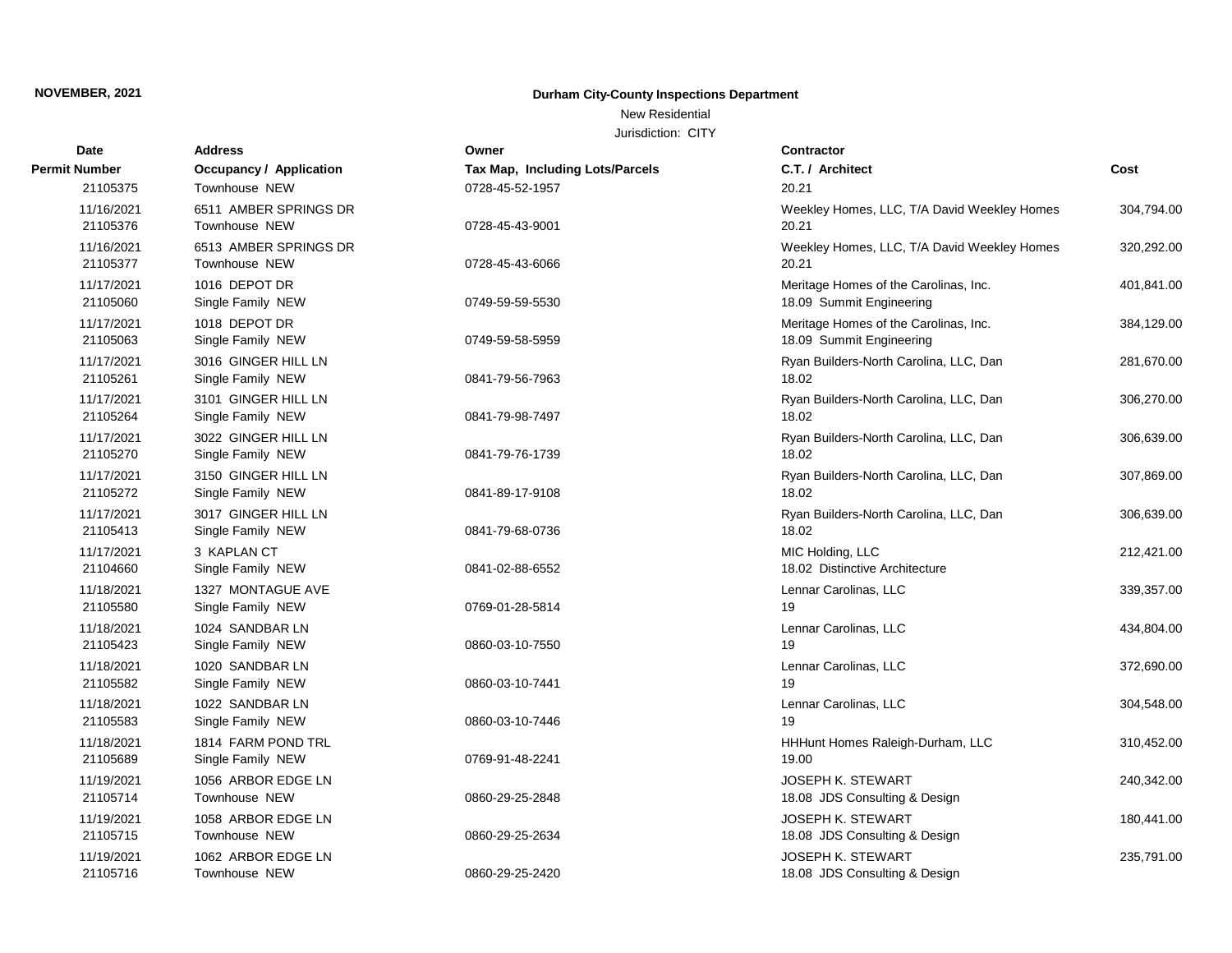### New Residential

| <b>Date</b>            | <b>Address</b>                            | Owner                                  | Contractor                                                      |            |
|------------------------|-------------------------------------------|----------------------------------------|-----------------------------------------------------------------|------------|
| Permit Number          | <b>Occupancy / Application</b>            | <b>Tax Map, Including Lots/Parcels</b> | C.T. / Architect                                                | Cost       |
| 11/19/2021<br>21104501 | 1916 SHERMAN AVE<br>Single Family NEW     | 0830-09-25-3910                        | Production Construction Inc.<br>20.09 Christopher Smith         | 193,479.00 |
| 11/22/2021<br>21104920 | 408 CRAVEN ST<br>Single Family NEW        | 0833-15-53-1898                        | <b>Lawrence Williams</b><br>17.09                               | 10,605.00  |
| 11/22/2021<br>21105137 | 811 N ELIZABETH ST<br>Single Family NEW   | 0831-28-38-3965                        | <b>TERNION HOMES LLC</b><br>9                                   | 147,600.00 |
| 11/22/2021<br>21105141 | 425 EUGENE ST<br>Single Family NEW        | 0831-21-98-9489                        | <b>TERNION HOMES LLC</b><br>14                                  | 147,358.00 |
| 11/22/2021<br>21105140 | 423 EUGENE ST<br>Single Family NEW        | 0831-31-08-4435                        | <b>TERNION HOMES LLC</b><br>14                                  | 147,600.00 |
| 11/22/2021<br>21105138 | 421 EUGENE ST<br>Single Family NEW        | 0831-31-08-1966                        | <b>TERNION HOMES LLC</b><br>14                                  | 147,354.00 |
| 11/22/2021<br>21105139 | 421 EUGENE ST<br>Single Family NEW        | 0831-31-08-5732                        | <b>TERNION HOMES LLC</b><br>$\mathsf{Q}$                        | 147,600.00 |
| 11/22/2021<br>21105263 | 3103 GINGER HILL LN<br>Single Family NEW  | 0841-89-08-2565                        | Ryan Builders-North Carolina, LLC, Dan<br>18.02                 | 249,813.00 |
| 11/22/2021<br>21105269 | 3027 GINGER HILL LN<br>Single Family NEW  | 0841-79-88-3593                        | Ryan Builders-North Carolina, LLC, Dan<br>18.02                 | 313,773.00 |
| 11/22/2021<br>21105271 | 3025 GINGER HILL LN<br>Single Family NEW  | 0841-79-78-8598                        | Ryan Builders-North Carolina, LLC, Dan<br>18.02                 | 306,639.00 |
| 11/22/2021<br>21105414 | 3019 GINGER HILL LN<br>Single Family NEW  | 0841-79-68-4792                        | Ryan Builders-North Carolina, LLC, Dan<br>18.02                 | 313,773.00 |
| 11/22/2021<br>21105415 | 3021 GINGER HILL LN<br>Single Family NEW  | 0841-79-68-9657                        | Ryan Builders-North Carolina, LLC, Dan<br>18.02                 | 306,270.00 |
| 11/22/2021<br>21105416 | 3023 GINGER HILL LN<br>Single Family NEW  | 0841-79-78-4613                        | Ryan Builders-North Carolina, LLC, Dan<br>18.02                 | 306,885.00 |
| 11/22/2021<br>21105672 | 2617 MANSFIELD AVE<br>Single Family NEW   | 0841-38-73-1092                        | CL Harris Group Incorporated<br>18.02 Jessica Braverman Designs | 196,800.00 |
| 11/23/2021<br>21104535 | 1216 WHITE FLINT CIR<br>Single Family NEW | 0769-01-39-0812                        | Lennar Carolinas, LLC<br>19                                     | 281,670.00 |
| 11/23/2021<br>21105381 | 1202 NOVA ST<br>Townhouse NEW             | 0739-36-00-8640                        | ABRANOVA BUILDING COMPANY, INC.<br>20.26 Alliance Architecture  | 320,292.00 |
| 11/23/2021<br>21105382 | 1204 NOVA ST<br>Townhouse NEW             | 0739-36-00-7361                        | ABRANOVA BUILDING COMPANY, INC.<br>20.26 Alliance Architecture  | 320,292.00 |
| 11/23/2021<br>21105383 | 1206 NOVA ST<br><b>Townhouse NEW</b>      | 0739-36-00-6052                        | ABRANOVA BUILDING COMPANY, INC.<br>20.26 Alliance Architecture  | 320,292.00 |
| 11/23/2021             | 3816 KILGO DR                             |                                        | LLC.                                                            | 437,142.00 |